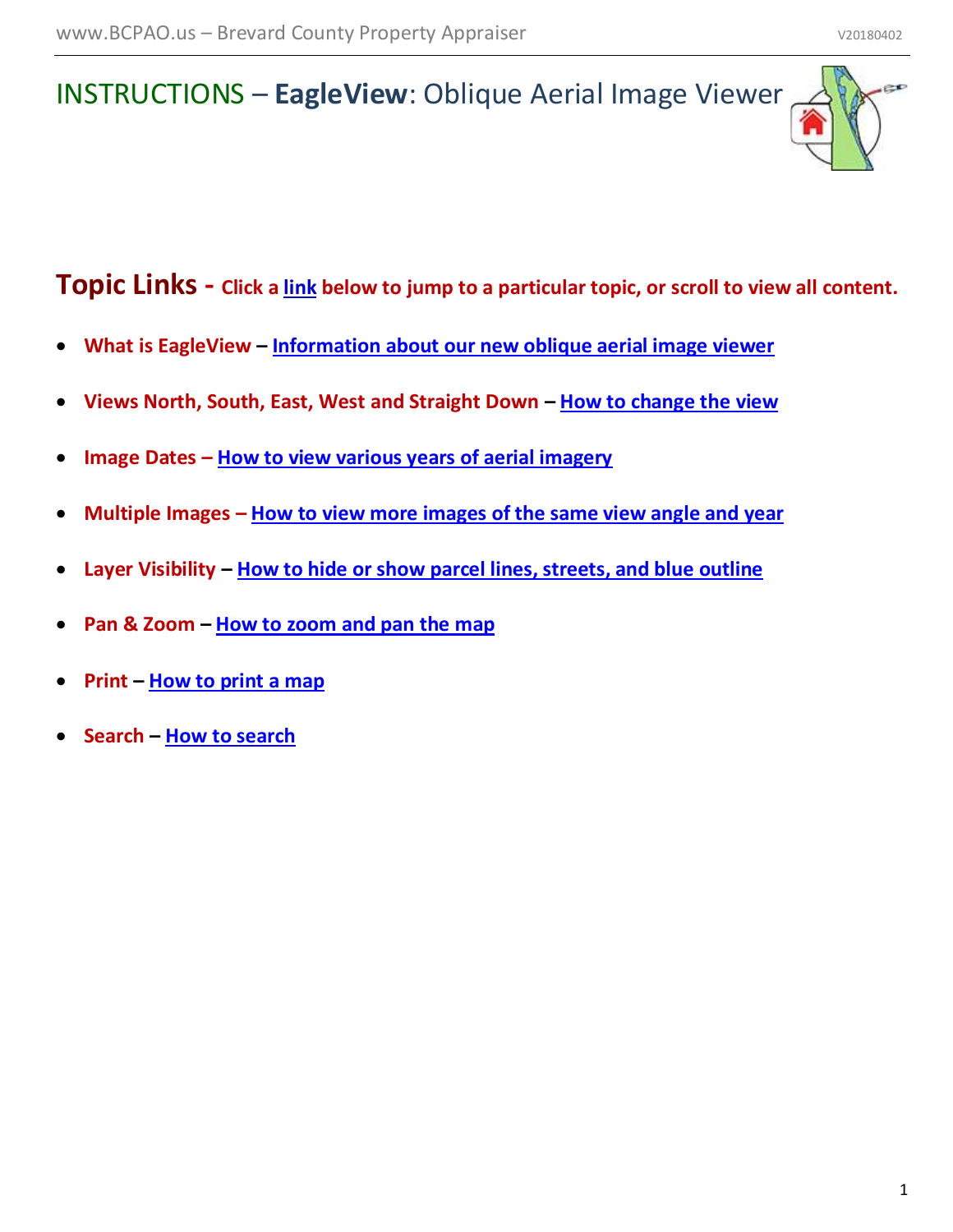<span id="page-1-0"></span>**What is EagleView:** EagleView is our vendor, and the creator of the technology used to create this oblique aerial image viewer. In addition to on-site inspections, BCPAO uses Pictometry imagery to assess vacant and improved real property from a desktop computer, tablet, laptop, or phone – rain or shine. It also enables us to view property that is gated, landlocked, submerged, flooded, hazardous, protected, or otherwise inaccessible.

Unlike orthogonal imagery (straight-down view), oblique imagery enables viewers to see more than just rooftops. Doors and windows are also visible because the imagery is taken from an angle. Although the imagery is very clear, it is not clear enough to see inside windows or to identify faces, license plates, etc. EagleView uses the same Pictometry technology used by Microsoft's Bird's Eye map, which has been available through their Bing website, although our imagery is usually more current.

EagleView is a vendor-supplied and hosted web application, which means BCPAO has very limited ability to change it. However, by being vendor hosted, we can now provide you with aerial imagery from 2007 forward rather than just one year of aerial imagery.

Examples below show imagery as if you were looking in a particular direction:



<span id="page-1-1"></span>**Views North, South, East, West and Straight Down:** Change the view direction by clicking the rotation arrows, or by clicking an arrow or dot on the compass:

Click the **rotation** arrows to rotate the view: 01/25/2016 < 1 of 49 > Select Date  $\star$   $\leq$  $\frac{1}{2}$ 

Click the **compass arrows** to change the view to a particular direction:

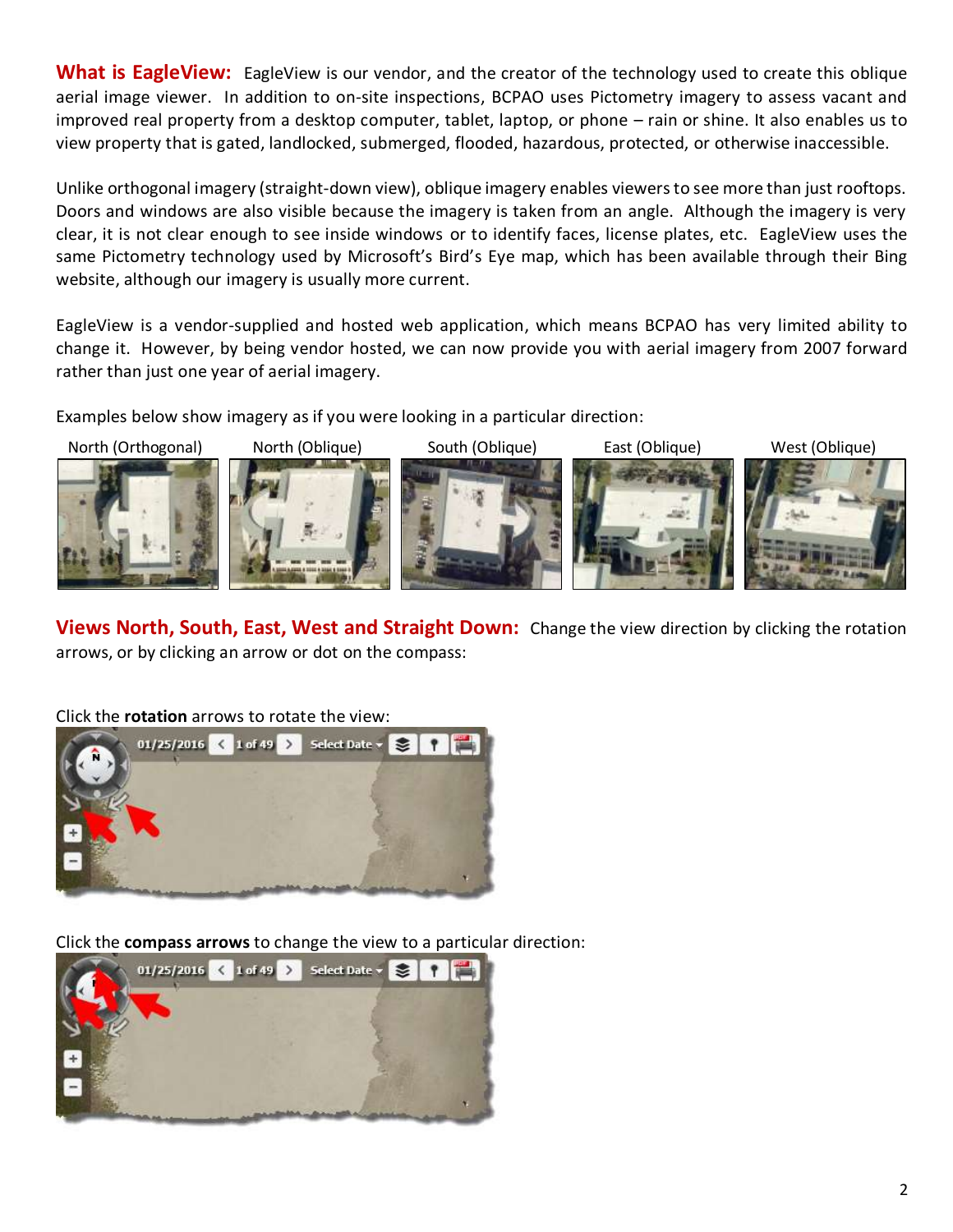Click the **compass dot** to change to north orthogonal (straight down) view:



<span id="page-2-0"></span>**Image Dates:** Aerial imagery is available from 2007 forward. Click **Select Date** to change the image date:



EagleView is a single-image viewer, meaning that it is intended to show you one aerial image at a time. This enables you to know the exact date the photo was taken. A tiled image viewer, such as [MapView,](https://www.bcpao.us/map/) combines imagery from various dates within a specific period. Because of this, it is not possible to know the exact date of the aerial imagery you are viewing in MapView since it contains imagery from various days of flight. In EagleView, the image date is posted at the top display:



<span id="page-2-1"></span>**Multiple Images:** Whether viewing all imagery or imagery for a specific year, each North/South/East/West view may have multiple images available. EagleView automatically picks the best image based on vendor algorithms for the default image. To view other images, click the left and right arrows:

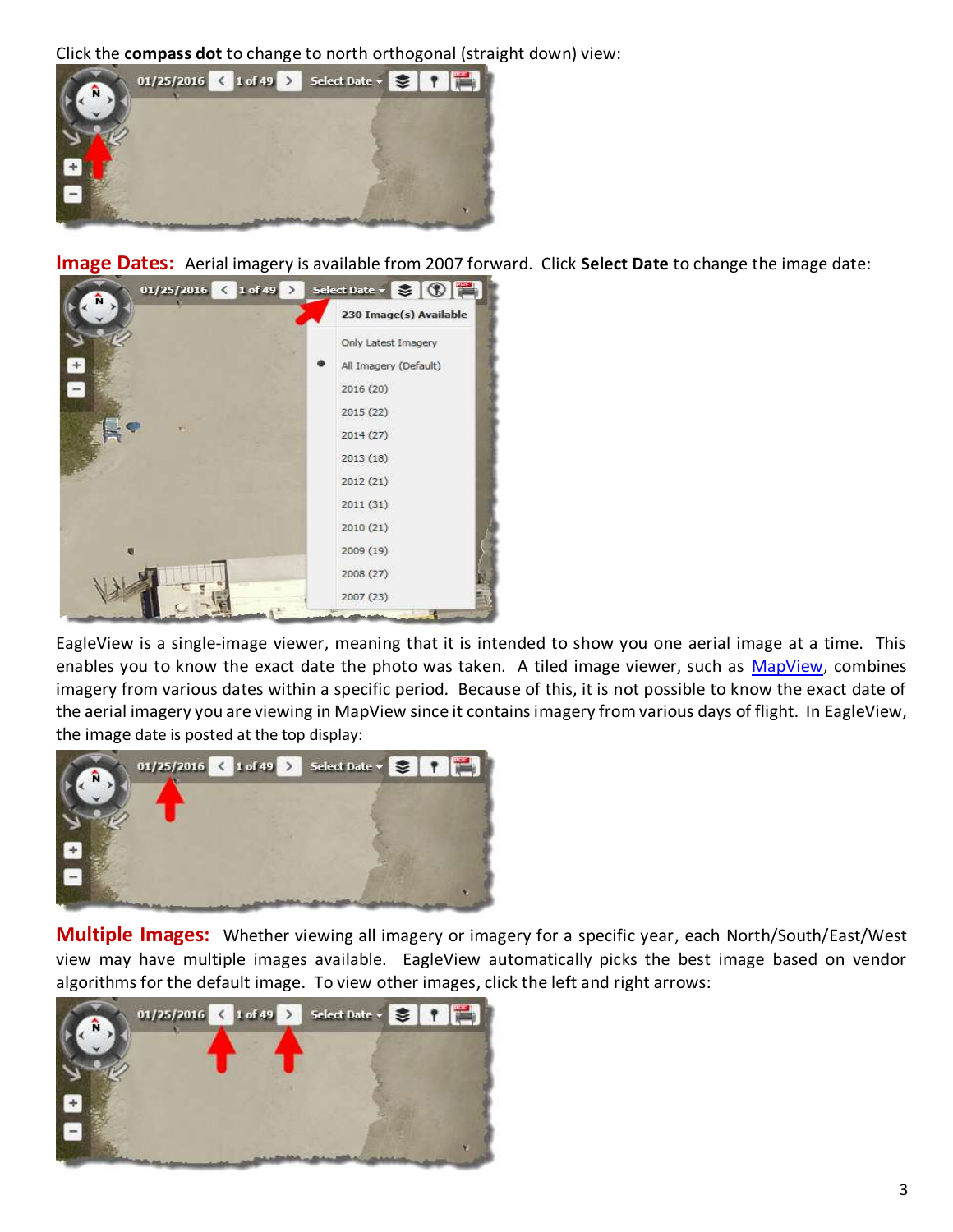<span id="page-3-0"></span>**Layer Visibility:** The blue parcel outline depicts the approximate subject property boundary. Due to the nature of Geographic Information Systems (GIS) and cadastral mapping, map layers may not precisely align and may not represent precise location, shape, and/or legal boundaries. Only a Florida-licensed surveyor can determine legally-relevant property boundaries, elevation, distance, area, and/or location in Florida.

To toggle visibility of the blue outline, click **Hide Annotations**:



To toggle visibility of BCPAO Parcels and County Streets, click **Layers**:



<span id="page-3-1"></span>**Pan & Zoom:** "Zoom In" means to view the image closer. "Zoom Out" means to view the image farther. "Pan" means to move the image to a new position in the view.

Because oblique imagery is a single image, there are limits to how far in or out you can zoom. This is vendordesigned functionality intended to keep the image in view. As you pan the map (move the image) past an edge in the display, a new single image loads (please see [Image Dates](#page-2-0) above).

There are several ways to zoom the image. If you have a mouse with a scroll wheel, with your mouse cursor over the map, roll the mouse wheel forward to zoom in, and backward to zoom out. If using a touch device, such as a phone or tablet, pinch two fingers closer together on the image to zoom out, or spread two fingers apart on the image to zoom in (please view your touch device's user guide for more information). If you are not using a mouse or touch device, or if your mouse does not have a scroll wheel, click the zoom buttons:



To pan, if using a mouse, hold down your mouse's left button, drag the image to a new position in the display, and then release the mouse button. If using a touch device, such as a phone or tablet, touch the image with one finger and slide your finger across the display in the direction you wish to move the image.